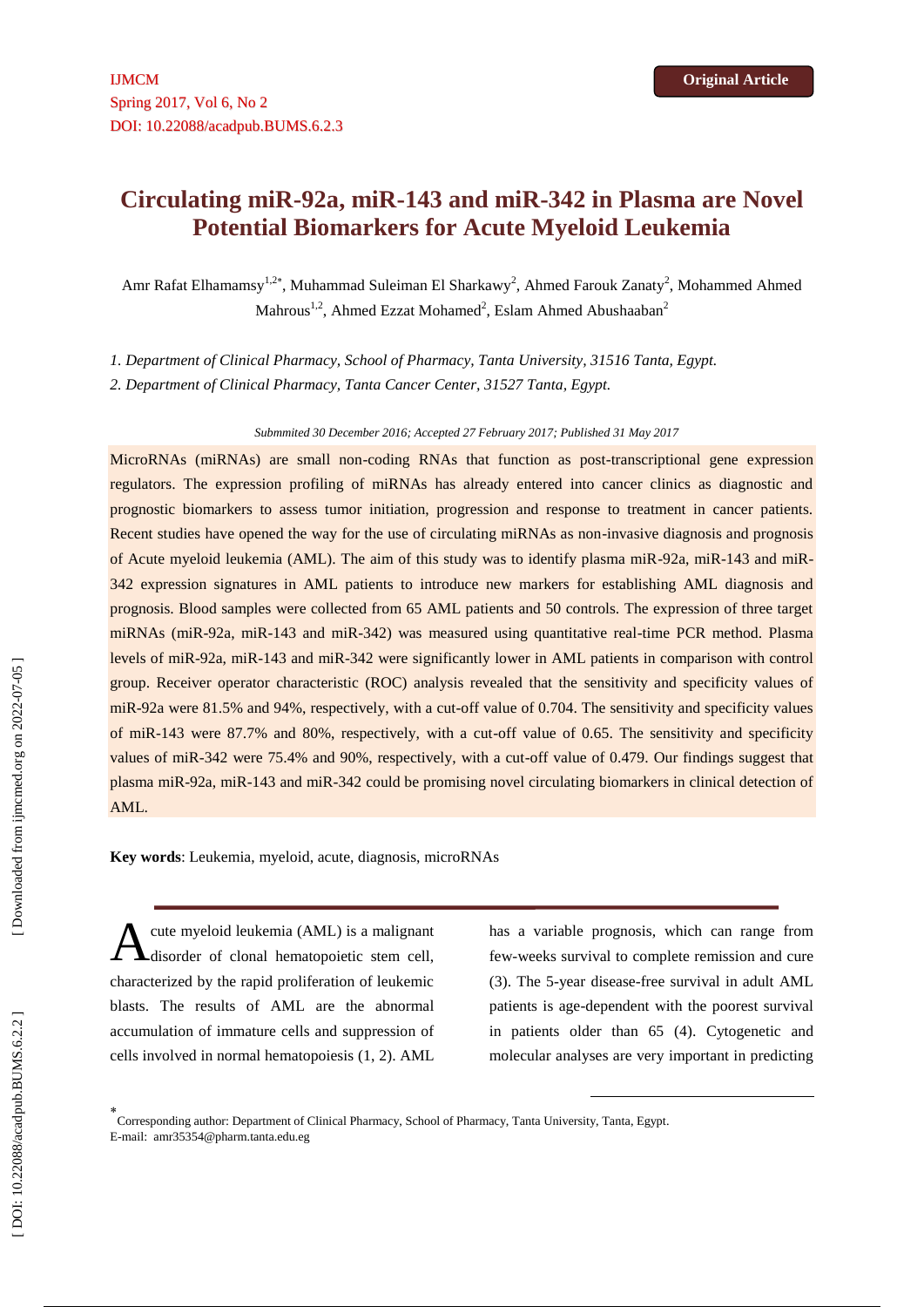the remission and survival rates of AML patients according to the World Health Organization (WHO) categorization of AML (5). However, the prognosis of an AML patient is difficult to accurately estimate due to the diverse molecular mechanisms of AML development. Therefore, identification of novel biomarkers will lead to better treatment for AML and better prediction of chemotherapy response in these patients.

MicroRNAs (miRNAs) are a family of small non -coding RNA molecules with 18 -25 nucleotides in length. MiRNAs function as a group of negative regulators of post -transcriptional gene expression by targeting the 3' -untranslated regions of the target mRNAs, resulting in the suppression or degradation of the target mRNAs (6). MiRNAs are involved in numerous physiological and biological functions such as proliferation, differentiation, organogenesis, embryogenesis, and apoptosis (7). Moreover, various diseases have shown aberrant expression and dysregulation of miRNAs, for example, cancer, lung, renal and hepatic diseases (8, 9). Dysregulation of miRNAs plays a major role in oncogenesis through the abnormal activation of oncogenes and the silencing of tumor suppressor genes. Therefore, several studies suggested the therapeutic targeting of specific miRNAs as a potential modality of suppressing tumors (10). Furthermo re, expression profiles of miRNAs in plasma and serum have been used as non -invasive biomarkers to categorize specific types of cancers (11). Recent studies have highlighted the aberrant expression profiles of various miRNAs in different tissues including plasma in AML patients. Hence, plasma miRNAs represent novel biomarkers and valuable tools in diagnosing AML and estimating prognosis of AML patients (12, 13) .

Several studies reported that miR-92a, miR-143 and miR -342 were dysregulated in different AML cell lines and tumor samples (14 –17). Thus, studying the expression profile of these miRNAs in plasma presents new non -invasive biomarkers for this type of hematologic malignancy. In the present study, we examined alterations in the expression of miR-92a, miR-143 and miR-342 in plasma samples from AML patients and healthy volunteers to determine the significance of these miRNAs as diagnostic tools for AML. We also analyzed the correlation between the expression of these miRNAs and the clinicopathological features of AML.

### **Materials and methods**

### **Patients and samples**

The present study was conducted on 65 plasma samples provided by AML patients, who were clinically diagnosed with AML and confirmed by bone marrow aspiration and biopsy at Tanta Cancer Center and the Department of Oncology, Faculty of Medicine, Tanta University, from May 2013 to September 2015. The diagnosis of AML was made according to a morphologic assessment of the Wright -Giemsa stained smears of the bone marrow aspirates along with special stains and immunophenotyping by flow cytometry. Laboratory investigation included conventional and molecular cytogenetic analyses. The AML patients (median age: 56 years; range: 43─68 years) were classified according to the French –American –British (FAB) classification systems (18). This study included AML patients with classification of M0 (2 cases), M1 (20 cases), M2 (26 cases), M4 (9 cases), M5 (7 cases), and M7 (one case).

In addition, 50 healthy volunteers, recruited by the Blood Transfusion Unit, Faculty of Medicine, Tanta University, were enrolled (median age: 55 years; range 42─67years) and served as the control group. Subjects with comorbidities and chronic diseases, e.g. cardiovascular disease, renal or liver disease were excluded from AML and control groups. Patients with metastasis or any other type of malignancy were excluded from both groups. No chemotherapy was administered prior to participation in the study. All participants were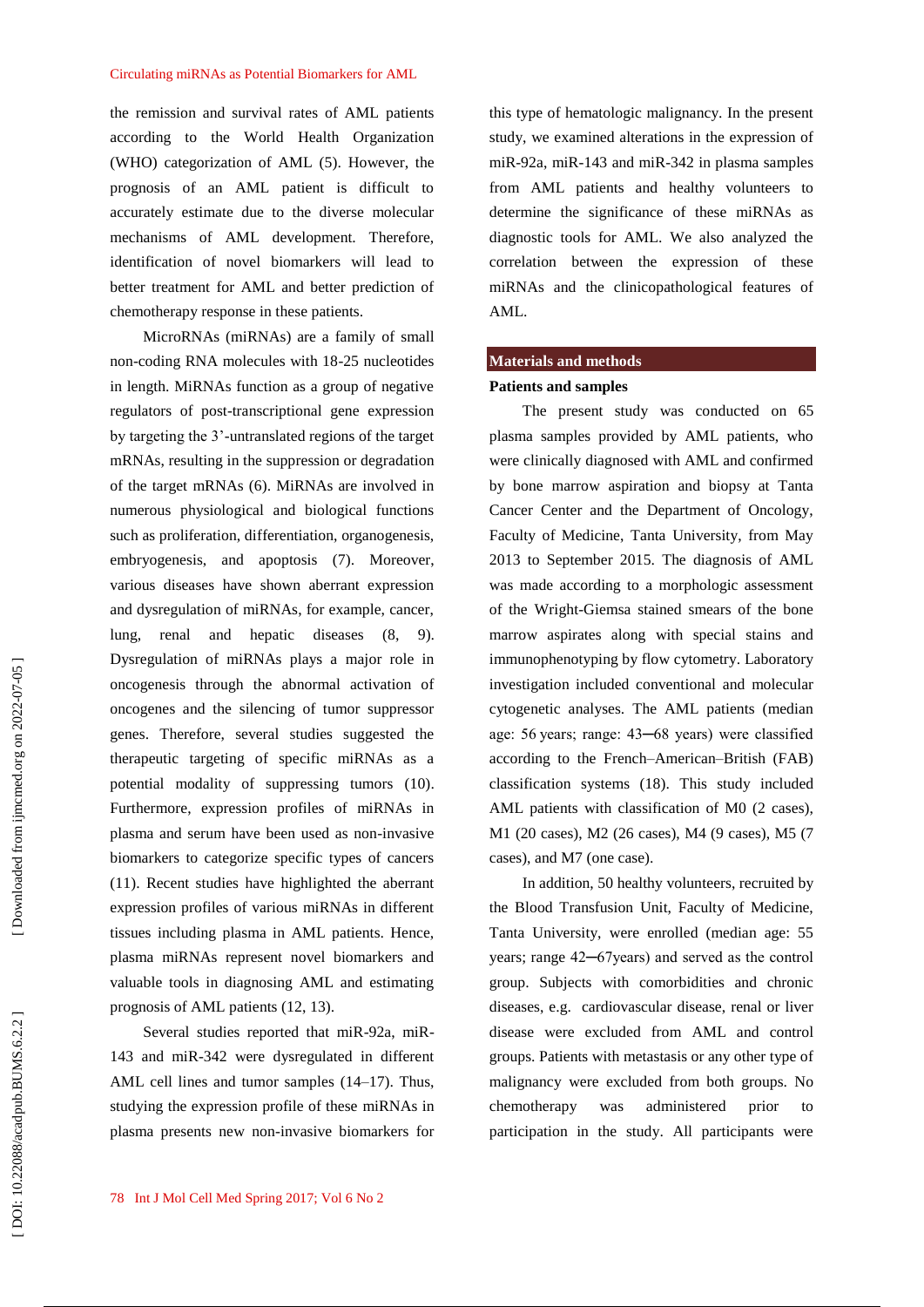recruited and enrolled in the study after providing written informed consent for the use of their blood samples for research purposes and all study protocols were approved by the Ethics Committee of Faculty of Pharmacy, Tanta University. All clinical and pathological data were collected from medical records for the analysis of differences among groups. The clinical and pathological characteristics of the AML patients and normal controls are shown in Table 1. Blood (10 ml) was drawn on Ethylene diamine tetra acetic acid (EDTA) from an antecubital vein in AML patients or healthy control subjects using standard percutaneous venipuncture. Plasma was separated by centrifugation at 3000 rpm for 10 min at  $4^{\circ}$ C, and then recentrifuged at 5000 rpm for 5 min to obtain cell -free plasma, which was stored at −80 C until use. Only non -hemoly zed plasma samples were used in our study, as haemolysis affects miRNA levels. Hemolysis was detected by spectral analysis at 541 nm (19, 20) .

## **Plasma miRNA assay**

Total RNA with preserved miRNAs was extracted from 200 µl plasma with the miRNeasy extraction kit (Cat No. 217184) (Qiagen, CA, USA) according to the manufacturer's instructions for isolation of total RNA, and eluted with 50 µl of RNase -free water. The isolated RNA was assessed and quantified by using Nano -Drop ND -1000 spectrophotometer (Thermo Fisher scientific, Waltham, USA) and the concentration of total RNA was about 5 ng/µl.

Total RNA was reversely transcribed using miScript II RT Kit (Cat No. 218161) (Qiagen, CA, USA) according to the manufacturer's instructions with 25 ng of total RNA per reaction.

The expression of miR-92a, miR-143 and miR-342 was evaluated by real-time polymerase chain reaction (PCR) analysis according to the manufacturer's protocol. U6 snRNA was used as the endogenous control. For real-time PCR, the cDNA template (2 µl) was mixed with SYBER Green

Master Mix (Cat No. 218073) (Qiagen, CA, USA) in a final volume of  $25 \mu l$  and added to a custom 96 -well miScript miRNA PCR array plate (Cat No. MIHS -113Z) (Qiagen, CA, USA), which was enriched with forward and reverse miRNA -specific primers for miR-92a, miR-143 and miR-342. Optical thin -wall 8 -cap strips were used to seal the plate. Applied Biosystems 7500 Real Time PCR System (Foster city, CA, USA) was used to perform real -time PCR reactions. The real -time PCR conditions were: 95 C for 15 min, followed by 40 cycles at 94 C for 15 s, 55 C for 30 s and 70 C for 34 s. The number of cycles required for the fluorescent signal to cross the threshold (background noise level) was calculated to determine the cycle threshold (CT) in real -time PCR. Then the CT values of U6 snRNA were subtracted from the CT values of the target miRNAs to determine the  $\Delta$ Ct values of the three miRNAs. ΔCt values are inversely correlated with miRNAs expression levels. Therefore, lower ΔCt values are correlated with increased miRNAs expression. We used the  $2^{\text{-}\Delta\Delta\text{ (Ct)}}$  method to calculate the relative quantitative levels of individual miRNAs.

### **Statistical analysis**

Comparisons of quantitative variables were performed using the nonparametric Mann –Whitney U test when comparing AML group and control group. The P -values less than 0.05 were considered as statistically significant. Statistical comparison among AML subgroups was performed by one -way analysis of variance (Anova). When a significant overall p value  $(P<0.05)$  was present, differences between individual means were tested using Fisher's least-significant differences (LSD). Spearman's rank correlation coefficient was also performed to find the correlations between the expression of miRNAs and other variables, e.g. age, gender, and FAB classification. Receiver operator characteristic (ROC) curves were derived and area under -the curve (AUC) analysis was performed to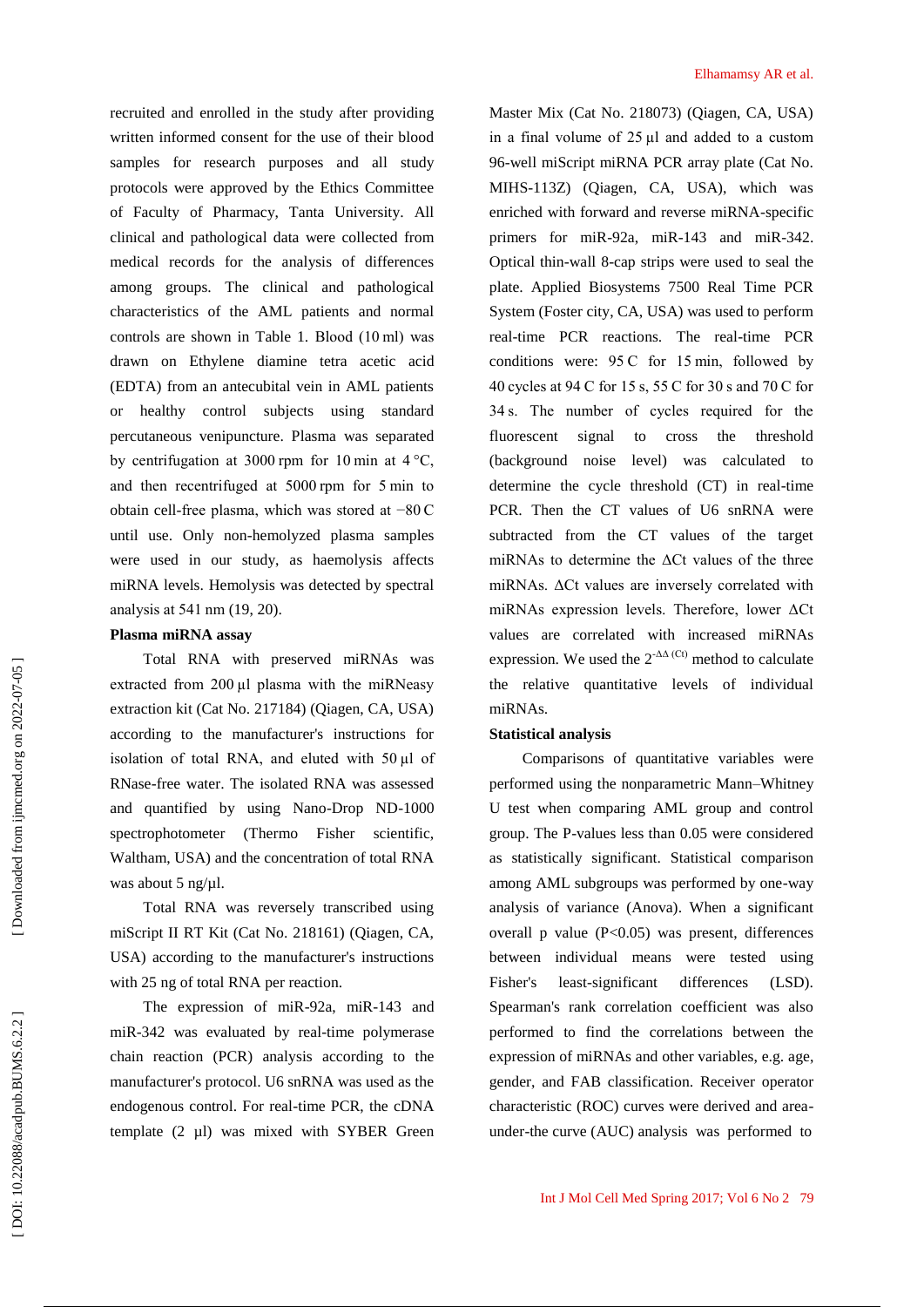I

| Table 1. Clinical-pathological parameters of AML and healthy control groups. |                                |                                      |  |  |  |  |
|------------------------------------------------------------------------------|--------------------------------|--------------------------------------|--|--|--|--|
|                                                                              | <b>AML</b> group<br>$n=65$ (%) | <b>Healthy group</b><br>$n = 50$ (%) |  |  |  |  |
| <b>Sex</b>                                                                   |                                |                                      |  |  |  |  |
| Male                                                                         | 38 (58.5%)                     | 28 (56%)                             |  |  |  |  |
| Female                                                                       | 27(41.5%)                      | 22(44%)                              |  |  |  |  |
| Age                                                                          |                                |                                      |  |  |  |  |
| $Mean \pm SD$                                                                | $55.28 \pm 5.35$               | $54.67 \pm 5.83$                     |  |  |  |  |
| Median                                                                       | 56                             | 55                                   |  |  |  |  |
| Range                                                                        | $43 - 68$                      | $42 - 67$                            |  |  |  |  |
| French-American-British (FAB) classification system                          |                                |                                      |  |  |  |  |
| M <sub>0</sub>                                                               | $2(3.1\%)$                     |                                      |  |  |  |  |
| M1                                                                           | $20(30.8\%)$                   |                                      |  |  |  |  |
| M <sub>2</sub>                                                               | 26(40%)                        | <b>NA</b>                            |  |  |  |  |
| M <sub>4</sub>                                                               | $9(13.8\%)$                    |                                      |  |  |  |  |
| M <sub>5</sub>                                                               | $7(10.8\%)$                    |                                      |  |  |  |  |
| M <sub>7</sub>                                                               | $1(1.5\%)$                     |                                      |  |  |  |  |

NA: not applicable; M0: acute myeloblastic leukemia, minimally differentiated; M1: acute myeloblastic leukemia, without maturation; M2: acute myeloblastic leukemia, with granulocytic maturation; M4: acute myelomonocytic leukemia; M5: acute monoblastic or monocytic leukemia; M7: acute megakaryoblastic leukemia







Fig. 1. Box plot of plasma levels of miRNAs in healthy normal subjects and acute myeloid leukemia (AML) patients. A: miR-92a; B: miR-143; C: mir -342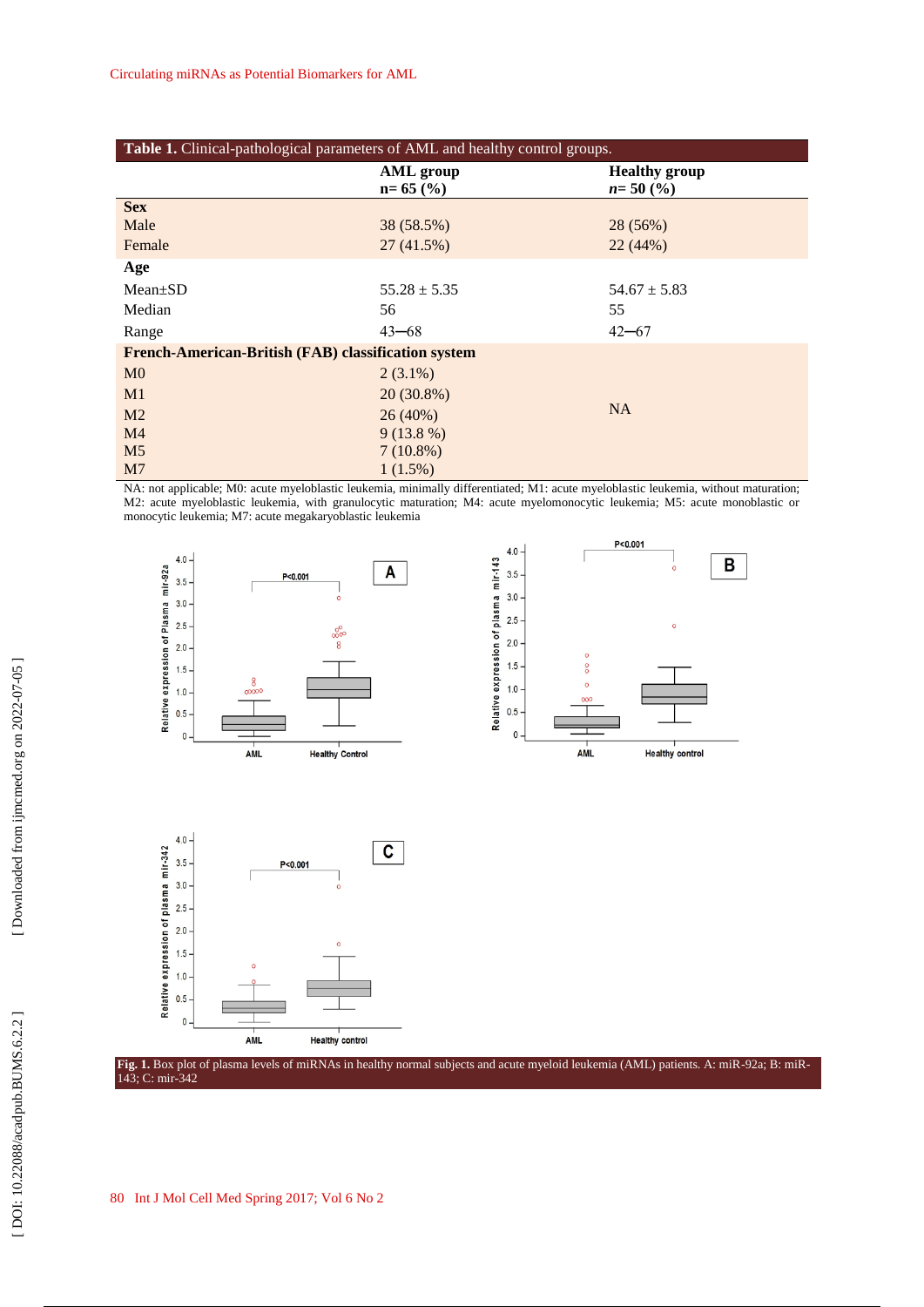obtain the best cut -off value of miRNA value for detecting AML patients. All statistical analyses were performed using SPSS 23 software, and graphs were generated using MedCalc Version 16.8.4 (MedCalc statistical software).

# **Results**

### **Expression levels of miRNAs**

The data presented in Figure 1 shows that there is a significant decrease in the expression levels of miR -92a, miR -143 and miR -342 in AML patients compared with the control group  $(P< 0.001)$ . The ratios of the plasma miRNAs in

AML patients to healthy controls are displayed in Table 2 with their statistical significance. In the present study, there was no significant difference in the expression of the three miRNAs among AML subtypes (M0, M1, M2, M4, and M5). However, all AML subtypes showed significant decrease in the three miRNAs expression levels compared to healthy normal subjects (Figure 2). As only one AML case with M7 classification was recruited, therefore, group M7 was not included in the post hoc tests because there was a standard deviation of this group.

In addition, no significant correlations were

| <b>Table 2.</b> Circulating plasma microRNAs expression levels in AML patients compared to healthy controls. |                            |                |  |  |  |
|--------------------------------------------------------------------------------------------------------------|----------------------------|----------------|--|--|--|
| microRNA                                                                                                     | <b>AML/Healthy control</b> | <b>P</b> value |  |  |  |
|                                                                                                              | $Ratio \pm SD$             |                |  |  |  |
| $miR-92a$                                                                                                    | $0.304 \pm .147$           | P<0.0001       |  |  |  |
| $miR-143$                                                                                                    | $0.369 \pm .215$           | P<0.001        |  |  |  |
| $miR-342$                                                                                                    | $0.436 \pm .084$           | P < 0.001      |  |  |  |

Data are presented as means ratio ± SD (standard deviation). P < 0.05 was considered as statistically significant.



Fig. 2. Bar Graph of plasma levels of miR-92a, miR-143, and mir-342 in different AML subtypes. §: significant difference in miR-92a expression versus healthy control group; **§§**: significant difference in miR -143 expression versus healthy control group; **¶**: significant difference in miR -342 expression versus healthy control group. (P< 0.05).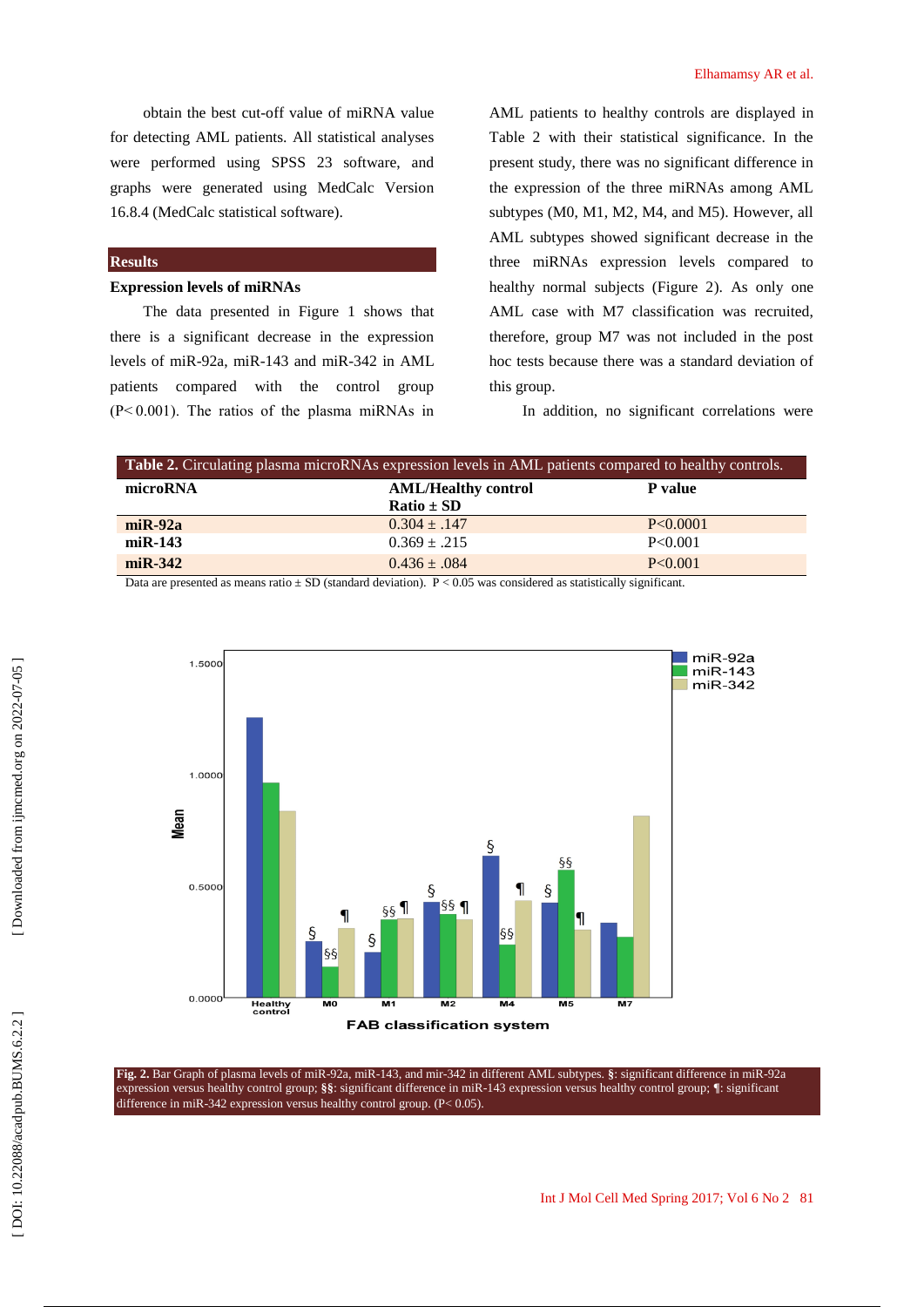### Circulating miRNAs as Potential Biomarkers for AML

found between the expression levels of any of the three miRNAs and age, gender, and FAB classification in AML patients, except for miR -92a. As shown in Table 3, only miR -92a showed a significant correlation ( $r = .397$ ,  $P = 0.01$ ) with FAB classification.

# **Diagnostic performance of miR -92a, miR -143 and miR -342 for AML**

The diagnostic performance of miR-92a, miR-143 and miR -342 (and a combination of these markers) in differentiating AML patients from healthy volunteers was evaluated by ROC curve analysis. Cut -off points were determined such that

they maximized the sum of sensitivity and specificity. The cut-off points for miR-92a, miR-143 and miR -342 were 0.704, 0.65 and 0.479, respectively (Figure 3). The sensitivity and specificity of miR -92a calculated in this study were 81.5% and 94%, respectively, with an AUC value of 0.928 [95% confidence interval (CI), .882 to .974], (Figure 4A). The sensitivity and specificity of miR -143 were 87.7% and 80%, respectively, with an AUC value of 0.907 [95% confidence interval, .849 to .965] (Figure 4B). Finally, the sensitivity and specificity of miR -342 quantitative expression calculated in this study were 75.4% and

| <b>Table 3.</b> Correlation of plasma levels of miRNAs with clinicopathological parameters in AML patients. |           |          |         |                |      |                |  |  |  |  |
|-------------------------------------------------------------------------------------------------------------|-----------|----------|---------|----------------|------|----------------|--|--|--|--|
|                                                                                                             | $miR-92a$ |          |         | $m$ i R $-143$ |      | $m$ i R $-342$ |  |  |  |  |
|                                                                                                             |           | D        | r       | D              |      |                |  |  |  |  |
| Age                                                                                                         | .047      | .711     | $-.052$ | .683           | .043 | .736           |  |  |  |  |
| Gender                                                                                                      | $-169$    | .180     | $-.072$ | .571           | .180 | .152           |  |  |  |  |
| <b>FAB</b> classification                                                                                   | .397      | $.001**$ | .194    | .121           | .130 | .301           |  |  |  |  |

**r**: Spearman's rank correlation coefficient; \*\*: Correlation is significant when P< 0.05



### 82 Int J Mo l Cell Med Spring 201 7; Vol 6 No 2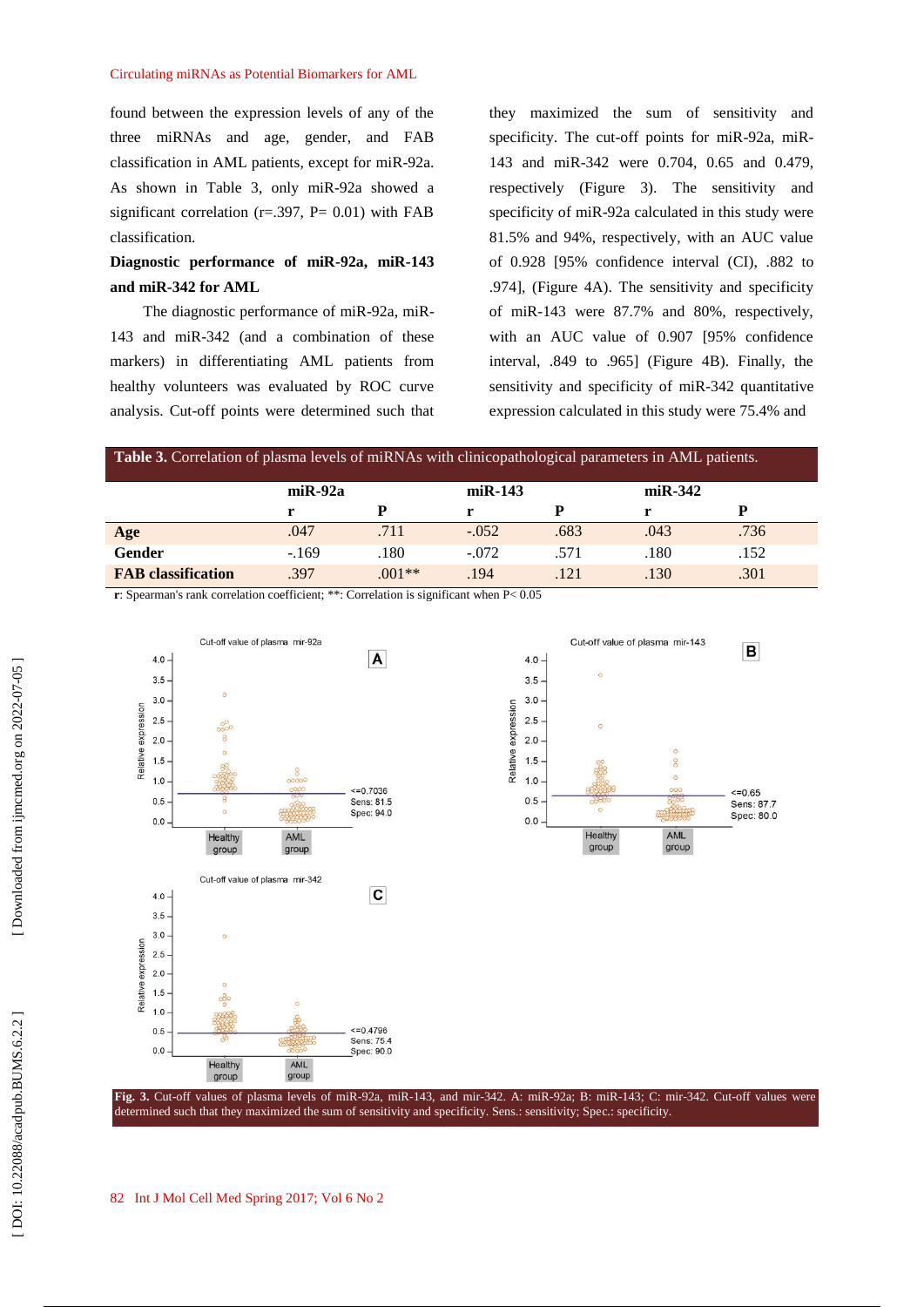

Fig. 4. Receiver operating characteristic (ROC) curve analysis. The ROC plots for miR-92a (A), miR-143 (B), miR-342 (C), and combination of three miRNAs (D) were used to differentiate acute myeloid leukemia (AML) patients from normal subjects. AUC: area under the curve

90%, respectively, with AUC value of 0.889 [95% confidence interval, .831 to .947] (Figure 4C). The AUC for the combined miR -92a and miR -143 and miR -342 was 0.974 [95% confidence interval, .937 to .988] (Figure 4D).

## **Discussion**

In AML patients, early detection and timely intervention can increase survival chances. Consequently, to develop more effective prevention and treatment protocols, there is a need to find new biomarkers of the diagnosis and prognosis of AML. MiRNAs expression profiling has been shown to classify tissue and tumor type accurately in different types of cancers (21, 22). Though analysis of miRNA expression in biopsy samples may be associated with sampling errors and invasiveness,

the quantification of plasma miRNA levels is less invasive, simpler and can monitor tumor dynamics. Several reports have confirmed that miRNAs are reliably detectable in plasma and serum. AS a conse quence, circulating miRNAs level in the plasma may reflect the expression of miRNAs in tumor tissues (23). Not only miRNAs represent promising biomarkers with potential for detecting AML but miRNAs also predict reliable prognosis and monitor treatment response. In the current study, we focused on expression levels of plasma micoRNAs to determine their usefulness as markers for diagnosing patients with AML (13). We chose the three miRNAs (miR-92a, miR-143 and miR-342) by interpreting the published studies that report the downregulation of these miRNAs in AML cell lines and tumor samples. The study of the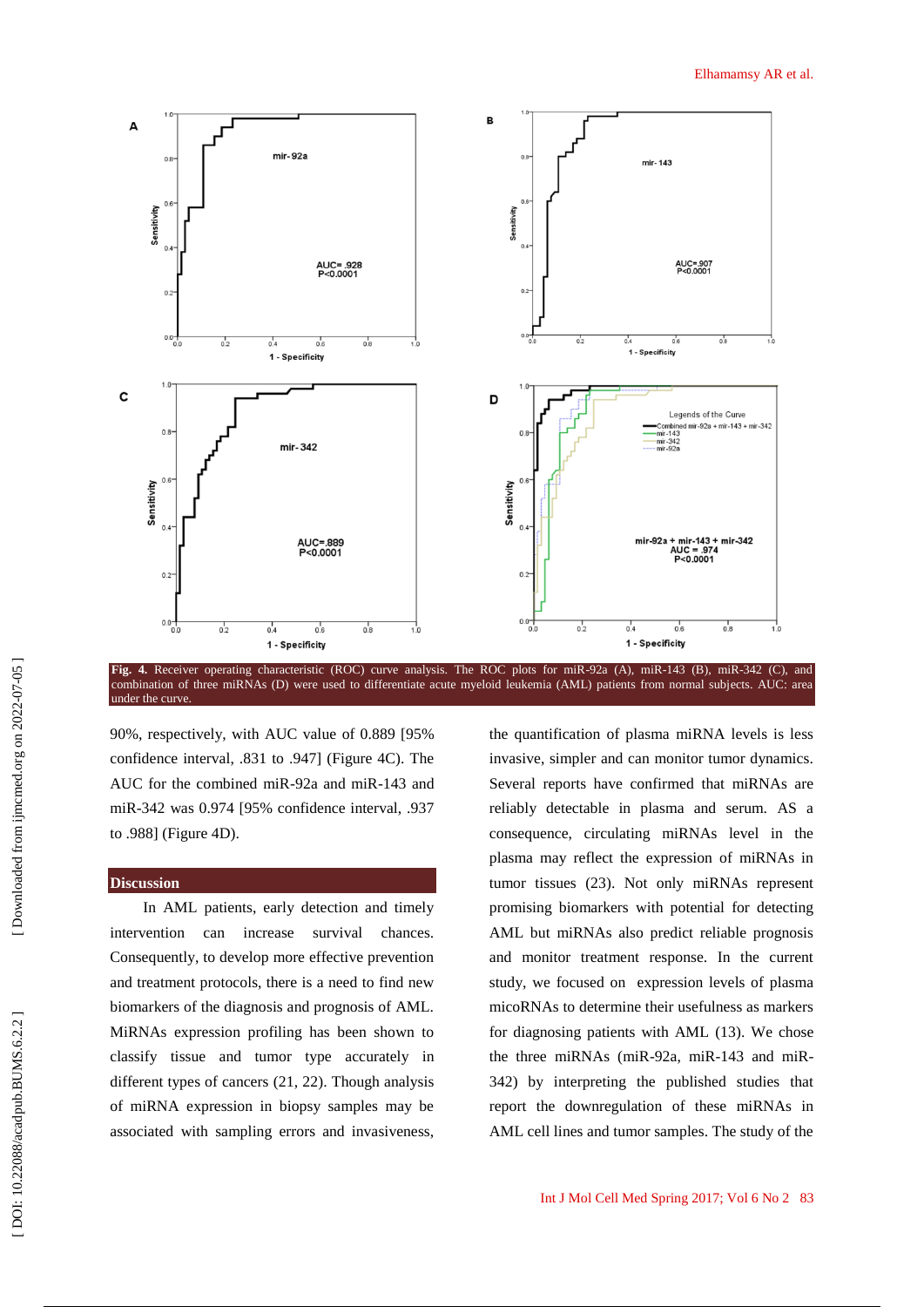expression profile of these miRNAs in plasma presents new non -invasive biomarkers for this type of hematologic malignancy.

In the present study, the expression of miR - 92a, miR -143 and miR -342 were downregulated in AML patients' plasma compared with healthy controls, suggesting the important role of these miRNAs as tumor suppressors in acute leukemia pathogenesis. This study included AML patients with the FAB classification subtypes of M0, M1, M2, M4, M5, and M7, while AML patients with M3 and M6 subtypes were not represented in the study. Though AML has a heterogeneous nature with diverse classifications, there was no significant difference in the expression of the three miRNAs among the AML subgroups (M0, M1, M2, M4, and M5).

The downregulation of plasma miR -92a has been reported in different types of tumors, for example, non -Hodgkin's lymphoma (24) and hepatocellular carcinoma (25). There are few studies that discussed the plasma level of miR -92a in acute leukemia. In a study carried out by Tanaka et.al (14), miR -92a/ miR -638 ratio in 61 AML patients' plasma was much lower compared to 16 normal control. Tanaka, et al. used miR -638 as internal reference for miR -92a because it is present in human plasma in a stable form. In the same study, miR -92a was highly induced in leukemic cells in both AML and acute lymphoblastic leukemia (ALL) patients. These findings suggested that microRNAs are packed inside exosomes that are secreted from cells to be delivered to other cells and to function in another tissue or organ. It was also proposed that blast cells take in the exosomes containing miR - 92a. Accordingly, the level of miR - 92a decreases in plasma in AML. Similarly, another study (15) showed decreased plasma levels of miR - 92a in 25 newly diagnosed AML patients compared to 25 normal subjects. So, our results agree well with previous studies that reported decreased levels of plasma miR -92a in AML patients.

In an earlier, it was reported that miR -143 is downregulated in the bone marrow cells from 63 acute leukemia patients compared to 15 normal controls. Another finding in this study was the negative correlation between the expression of miR-143 and the expression of DNA methyltransferase 3 alpha (*DNMT3A*) mRNA, which is an identified target gene of miR-143. This study also proposed that miR -143 may play a major role in leukemia -cell proliferation and apoptosis, probably by silencing of *DNMT3A* (16). Batliner et al. (26) also found that neutrophils from AML patients have a significant decrease in the expression of miR -143 and miR -145 compared to neutrophils of healthy donors. This downregulation of miR -143 and miR -145 was attributed to the overexpression of p73, which functions as transcriptional regulator of miR -143/145 during neutrophil differentiation. Several studies discussed the target genes of miR -143 and its potential functions. It was reported that miR-143 inhibits tumor proliferation and promotes apoptosis by targeting BCL -2 in cervical cancer (27). This finding was confirmed by Zhang et al. (28) who identified the proapoptotic function of miR -143 in osteosarcoma pathogenesis by targeting BCL -2. Another potential function of miR -143 was reported by Fang et al. (29) who identified miR -143 as an essential regulator of cancer glycolysis via targeting hexokinase 2 gene (*HK2*). To date, we are the first to report the decreased level of miR -143 in the plasma of AML patients.

Downregulation of miR -342 in 20 AML patients was previously demonstrated by Fayyad - Kazan et al. (17). They showed that plasma miR - 342 has a good sensitivity and specificity in diagnosing AML with ROC AUC of 0.8125. In agreement with this previous study, we confirmed the potential role of miR -342 in AML diagnosis. Earlier, it was reported that miR -342 -3p acts as a tumor suppressor in non -small cell lung cancer through repression of Ras -related protein Rap -2b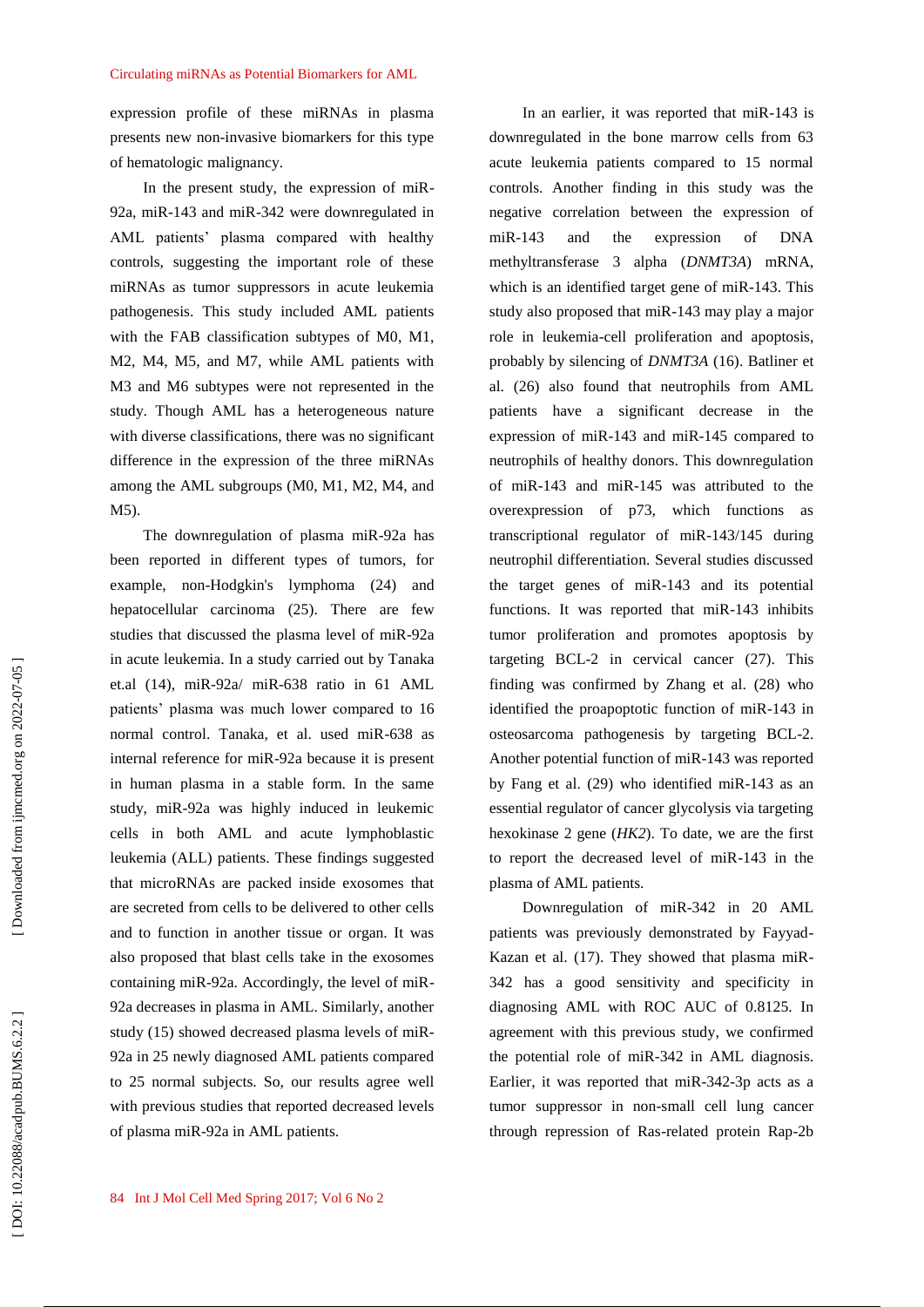(*RAP2B*) (30). Another study reported that miR -342 inhibited tumor development and induced apoptosis in prostate cancer cells by blocking sterol regulatory element -binding protein (SREBP) metabolic pathway (31). In colorectal cancer (CRC) tissues and cell lines, miR -342 functioned as a tumor suppressor gene in CRC development by targeting DNA methyltransferase 1 (*DNMT1*) and aberrant DNA hypermethylation (32) .

We employed the ROC curve to analyze the diagnostic value of plasma miR -92a, miR -143 and miR -342 levels in AML patients. subsequently, ROC demonstrated that miR-92a and miR-143 had a high diagnostic value for AML with the AUC of 0.928 and 0.907, respectively. MiR -342 showed a moderate diagnostic value for AML with the AUC of 0.889. More powerful diagnostic values were observed when combining the three miRNAs (miR - 92a, miR -143 and miR -342), resulting in an AUC of 0.974.

Although our results are promising, this study has several limitations. First, as the sample size is still small, further validations in large cohorts or in different ethnic groups are recommended. Second, it is uncertain whether this decreased level of plasma miRNAs is very specific for hematological malignancies. Then, additional studies necessary to compare their plasma levels in different types of cancer to validate the specificity of these miRNAs to AML.

In conclusion, this study shows a reduction in miR -92a, miR -143 and miR -342 levels in plasma of AML patients. The combination of the plasma markers miR-92a, miR-143 and miR-342 represents a very promising screening test for AML diagnosis. Although testing with these markers reached high sensitivity and specificity for AML prediction, there is a need to compare the results with other types of cancer to clarify whether these miRNAs are useful as specific markers for AML.

### **Acknowledgments**

We thank Dr. Ahmed Ali and the Department of Oncology, Faculty of Medicine, Tanta University, for their great support acknowledged.

### **Conflict of interest**

The authors declare d no conflict of interest.

### **References**

1. Khasawneh MK, Abdel -Wahab O. Recent discoveries in molecular characterization of acute myeloid leukemia. Curr Hematol Malig Rep 2014;9:93 -9.

2. Foran JM. New prognostic markers in acute myeloid leukemia: perspective from the clinic. Hematology Am Soc Hematol Educ Program 2010;2010:47 -55.

3. Estey EH. Acute myeloid leukemia: 2013 update on risk stratification and management. Am J Hematol 2013;88:318 -27.

4. Thol F, Ganser A. Molecular pathogenesis of acute myeloid leukemia: a diverse disease with new perspectives. Front Med China 2010;4:356 -62.

5. Godley LA, Cunningham J, Dolan ME, et al. An integrated genomic approach to the assessment and treatment of acute myeloid leukemia. Semin Oncol 2011;38:215 -24.

6. Stahlhut C, Slack FJ. MicroRNAs and the cancer phenotype: profiling, signatures and clinical implications. Genome Med 2013;5:111.

7. Garofalo M, Croce CM. microRNAs: Master regulators as potential therapeutics in cancer. Annu Rev Pharmacol Toxicol 2011;51:25 -43.

8. Pereira DM, Rodrigues PM, Borralho PM, et al. Delivering the promise of miRNA cancer therapeutics. Drug Discov Today 2013;18:282 -9.

9. Ha TY. MicroRNAs in Human Diseases: From Lung, Liver and Kidney Diseases to Infectious Disease, Sickle Cell Disease and Endometrium Disease. Immune Netw 2011;11:309 -23.

10. Mazeh H, Mizrahi I, Ilyayev N, et al. The Diagnostic and Prognostic Role of microRNA in Colorectal Cancer - a Comprehensive review. J Cancer 2013;4:281 -95.

11. Garzon R, Marcucci G, Croce CM. Targeting microRNAs in cancer: rationale, strategies and challenges. Nat Rev Drug Discov 2010;9:775 -89.

12. Wieser R, Scheideler M, Hackl H, et al. microRNAs in acute myeloid leukemia: expression patterns, correlations with genetic